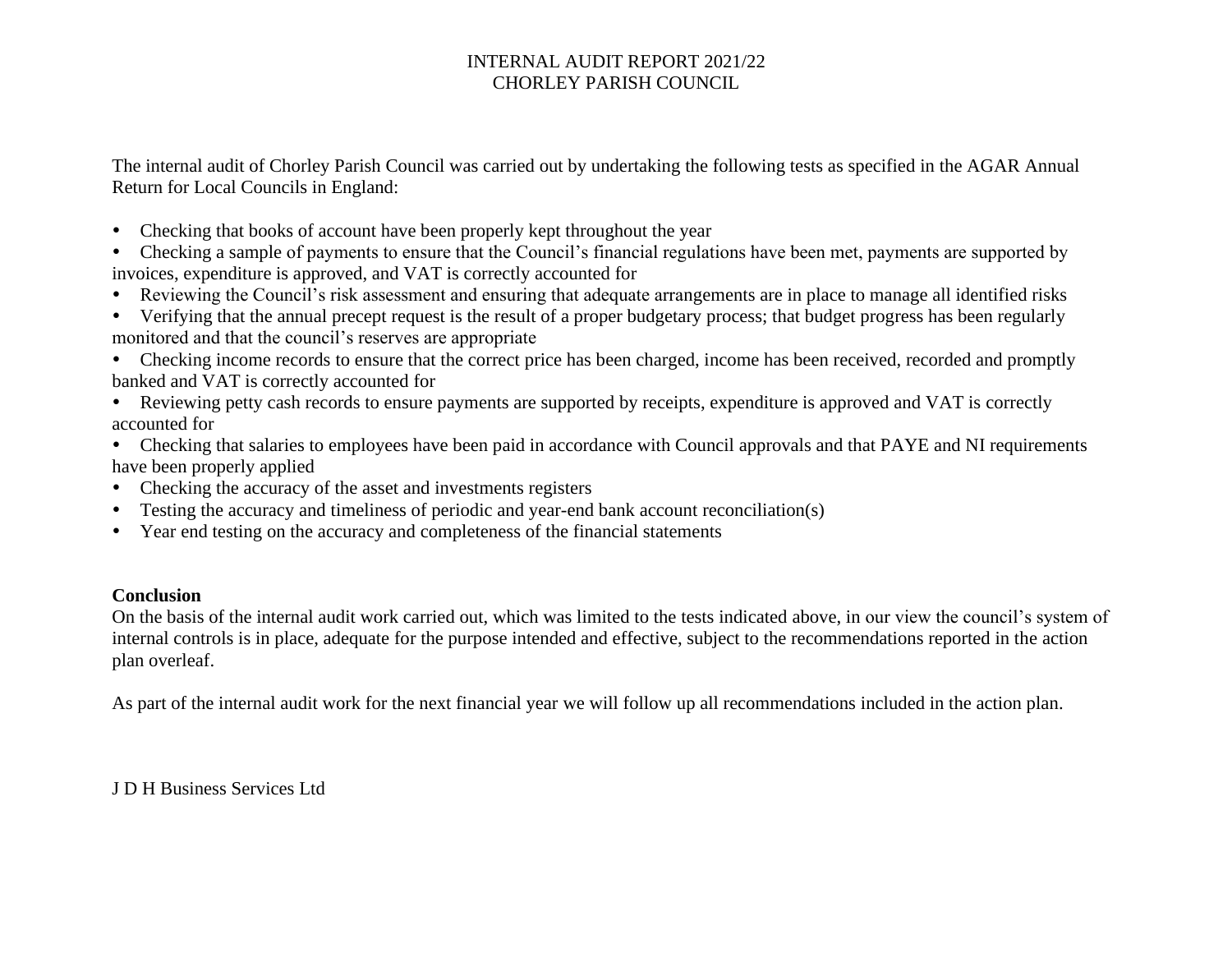|              | <b>ISSUE</b>                                                                                                                                                                                                                                                                                                                                                                                                                                                                                                                                                                                       | <b>RECOMMENDATION</b>                                                                                          | <b>FOLLOW UP</b>   |  |
|--------------|----------------------------------------------------------------------------------------------------------------------------------------------------------------------------------------------------------------------------------------------------------------------------------------------------------------------------------------------------------------------------------------------------------------------------------------------------------------------------------------------------------------------------------------------------------------------------------------------------|----------------------------------------------------------------------------------------------------------------|--------------------|--|
| $\mathbf{1}$ | The level of general reserves, which is<br>calculated by subtracting authorised<br>earmarked from total reserves, is<br>320% of the precept level.<br>The level of general reserves<br>recommended by sector guidance is<br>between 25% and 100% of the<br>precept.                                                                                                                                                                                                                                                                                                                                | The council should review the level of general<br>reserves with reference to sector guidance.                  |                    |  |
|              | 2020/21 internal audit                                                                                                                                                                                                                                                                                                                                                                                                                                                                                                                                                                             |                                                                                                                |                    |  |
| $\mathbf{1}$ | Internal control objective (Objective<br>M) in the AGAR internal audit<br>certificate requires internal audit to<br>conclude whether the Public Rights<br>Notice during the previous Summer<br>(2019/20 financial year) was<br>compliant with the Regulations.<br>The public notice was announced on<br>July 7th, 2020. However, the notice<br>must be announced to the public at<br>least one day earlier than the<br>commencement date of the notice<br>period. Therefore, we have concluded<br>the council did not comply with the<br>requirements for the Public Rights<br>Notice for 2019/20. | The council should ensure compliance with<br>the legal requirements for the Annual Notice<br>of Public Rights. | <b>Implemented</b> |  |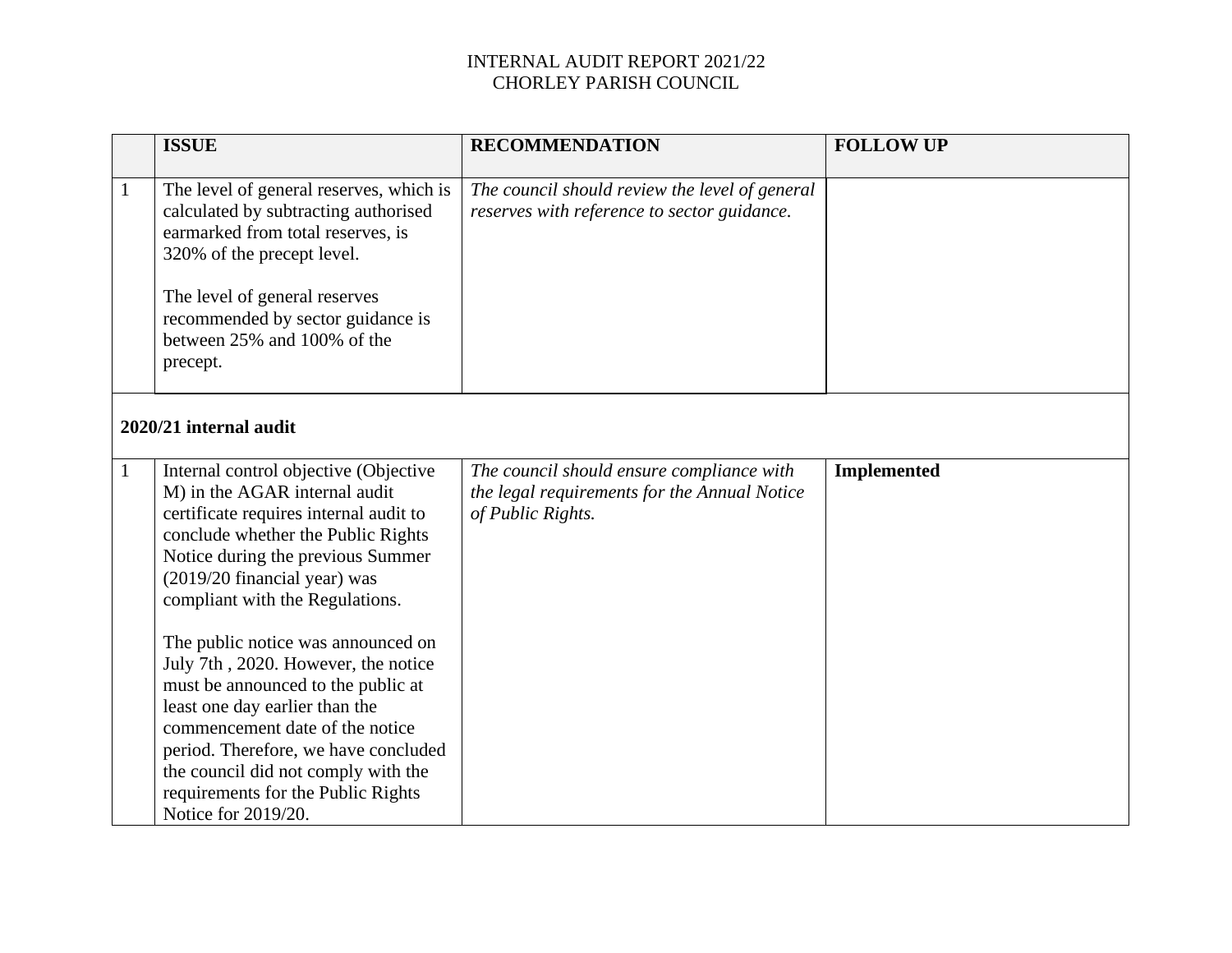|                | <b>ISSUE</b>                                                                                                                                                                                                                                                                                                                                                                                                                                                                                                | <b>RECOMMENDATION</b>                                                                                                                                                                                                            | <b>FOLLOW UP</b>                                                                      |
|----------------|-------------------------------------------------------------------------------------------------------------------------------------------------------------------------------------------------------------------------------------------------------------------------------------------------------------------------------------------------------------------------------------------------------------------------------------------------------------------------------------------------------------|----------------------------------------------------------------------------------------------------------------------------------------------------------------------------------------------------------------------------------|---------------------------------------------------------------------------------------|
| $\overline{2}$ | The risk assessment does not address<br>the risks of supplier (procurement)<br>fraud.                                                                                                                                                                                                                                                                                                                                                                                                                       | The risk assessment should be updated to<br>include supplier (procurement) fraud<br>including the adequacy of supplier<br>onboarding controls.                                                                                   | <b>Implemented</b>                                                                    |
| 3              | The council Financial Regulations<br>require the following with respect to<br>medium term financial planning :<br>3.1. Each committee shall review its<br>three year forecast of revenue and<br>capital receipts and payments.<br>3.3. The council shall consider annual<br>budget proposals in relation to the<br>council's three year forecast of<br>revenue and capital receipts and<br>payments<br>However, there is currently no three<br>year rolling revenue and capital<br>financial plan in place. | The council should either establish a rolling<br>three year financial plan for revenue and<br>capital as required by the current Financial<br>Regulations (FRs) or update FRs to reflect the<br>current annual budget procedure. | <b>Ongoing implementation - council</b><br>to identify a list of<br>projects/schemes. |
|                | 2019/20 internal audit                                                                                                                                                                                                                                                                                                                                                                                                                                                                                      |                                                                                                                                                                                                                                  |                                                                                       |
| 1              | The updated model Financial<br>Regulations refer in section 10.) to a<br>Purchase Order (PO) system (which                                                                                                                                                                                                                                                                                                                                                                                                  | If the Purchase Order section of the FRs is an<br>accepted requirement by council, then the<br>council should establish a sequential                                                                                             | <b>Recommendation Outstanding</b>                                                     |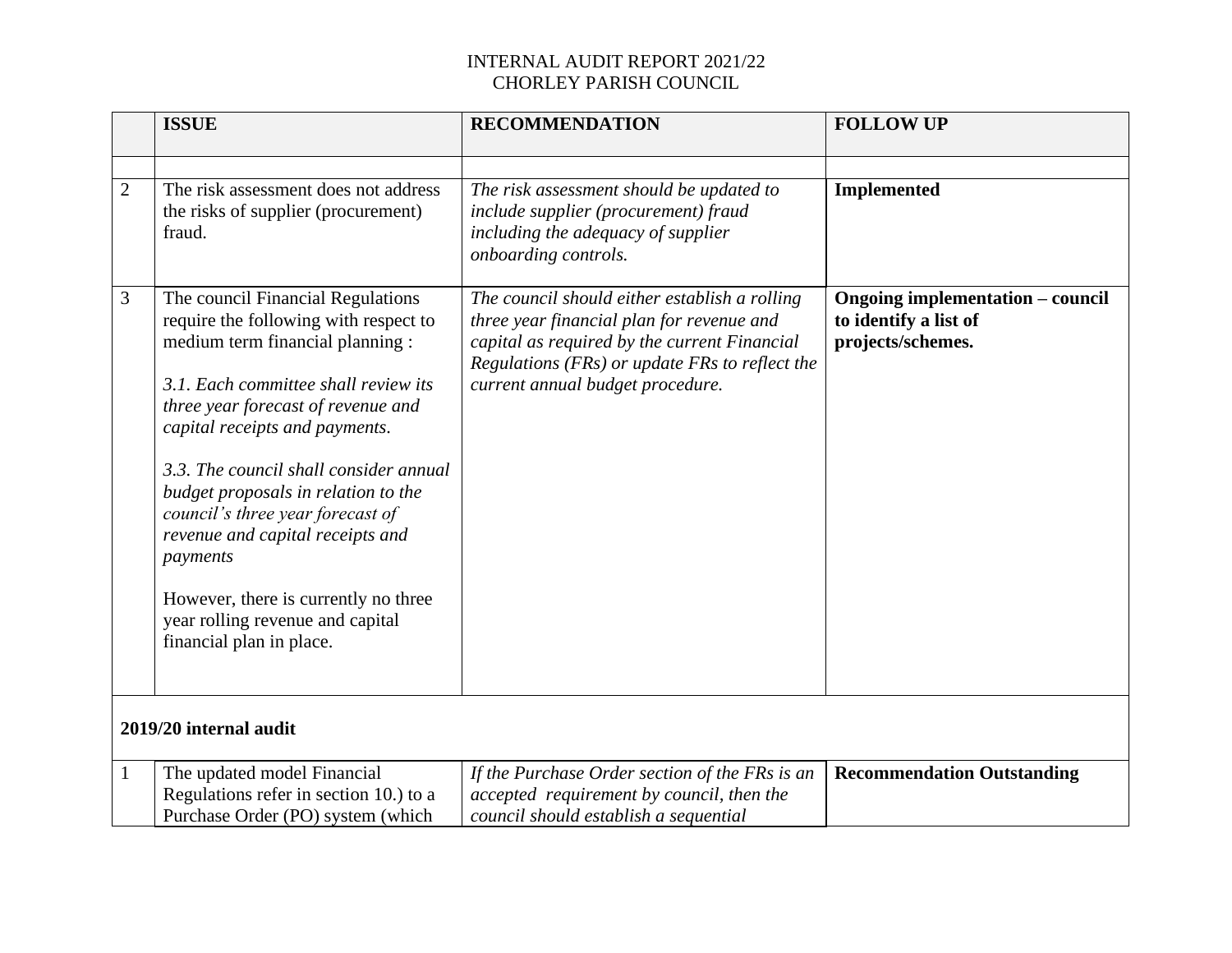|                        | <b>ISSUE</b>                                                                                                                                                                                                                                                                                                                                                                                                                                                                                                                                   | <b>RECOMMENDATION</b>                                                                                                                                                                                                                                                                                                       | <b>FOLLOW UP</b>   |  |
|------------------------|------------------------------------------------------------------------------------------------------------------------------------------------------------------------------------------------------------------------------------------------------------------------------------------------------------------------------------------------------------------------------------------------------------------------------------------------------------------------------------------------------------------------------------------------|-----------------------------------------------------------------------------------------------------------------------------------------------------------------------------------------------------------------------------------------------------------------------------------------------------------------------------|--------------------|--|
|                        | would also clearly evidence the<br>authority to spend). However, no PO<br>system is currently in place.<br>Section 4.) of the Financial<br>Regulations (FRs) for Authority to<br>Spend require a Chair and the Clerk to<br>certify expenditure up to £500 and a<br>duly delegated committee of the<br>council for items over £500 and the<br>council for items over £5000.<br>However, it is not clear from our<br>internal audit that the Authority to<br>Spend requirements are applied to all<br>expenditure via signed Purchase<br>Orders. | Purchase Order system as required by the<br>updated model Financial Regulations and<br>ensure Purchase Orders for expenditure up to<br>£500 are signed by a Chair and clerk, and<br>POs for expenditure in excess of £500 include<br>the minute reference on the PO evidencing the<br>committee/council authority to spend. |                    |  |
| 2018/19 internal audit |                                                                                                                                                                                                                                                                                                                                                                                                                                                                                                                                                |                                                                                                                                                                                                                                                                                                                             |                    |  |
| $\mathbf{1}$           | The reserves analysis indicates that<br>100% of the council reserves are<br>earmarked for the Street Lighting and<br>CPC Projects, leaving a general<br>reserve of nil.<br>Sector guidance is that general<br>reserves should be between 3 and 12<br>months of the precept.                                                                                                                                                                                                                                                                    | The council should establish a reasonable<br>level of general reserves with reference to the<br>sector guidance                                                                                                                                                                                                             | <b>Implemented</b> |  |
|                        | <b>IMPORTANT GUIDANCE NOTE</b>                                                                                                                                                                                                                                                                                                                                                                                                                                                                                                                 |                                                                                                                                                                                                                                                                                                                             |                    |  |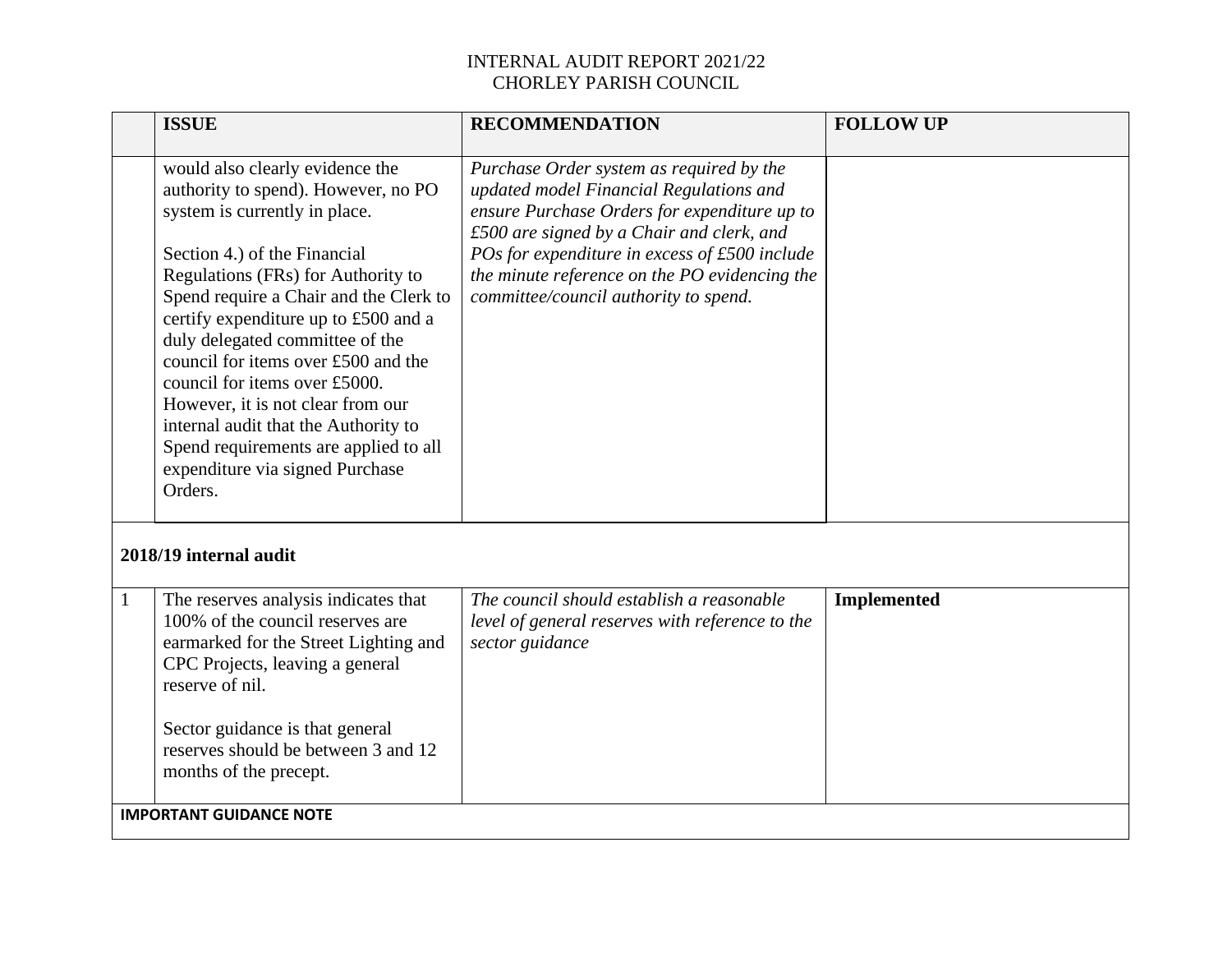|                                                                                                                                                                                                                                                                                                                                                                                                                                 | <b>ISSUE</b>                                                                                                                                                                                                                           | <b>RECOMMENDATION</b>                                                                                                                                                | <b>FOLLOW UP</b>   |
|---------------------------------------------------------------------------------------------------------------------------------------------------------------------------------------------------------------------------------------------------------------------------------------------------------------------------------------------------------------------------------------------------------------------------------|----------------------------------------------------------------------------------------------------------------------------------------------------------------------------------------------------------------------------------------|----------------------------------------------------------------------------------------------------------------------------------------------------------------------|--------------------|
|                                                                                                                                                                                                                                                                                                                                                                                                                                 | <b>INTERNAL AUDIT CERTIFICATE in the AGAR</b>                                                                                                                                                                                          |                                                                                                                                                                      |                    |
| There is a new internal control objective (Objective L) in the 2018/19 internal audit certificate that requires internal audit to conclude on<br>whether the Public Rights Notice during the previous Summer was compliant with the Regulations. This is pre-filled for 2018/19 but in order to<br>test this and conclude YES or NO for the 2019/20 internal audit we would need to receive with the 2019/20 books and records: |                                                                                                                                                                                                                                        |                                                                                                                                                                      |                    |
|                                                                                                                                                                                                                                                                                                                                                                                                                                 | A copy of the completed 2018/19 Notice of Public Rights and Publication of the Unaudited Annual Governance and Accountability<br>Review                                                                                                |                                                                                                                                                                      |                    |
|                                                                                                                                                                                                                                                                                                                                                                                                                                 | A dated photograph showing the first day of the Notice of Public Rights on the noticeboard and/or a dated computer screenshot<br>showing the first date of the Notice of Public Rights on the website for 2018/19                      |                                                                                                                                                                      |                    |
| Our approach to this new requirement will be to conclude NO if we have not received the above evidence and explain on the AGAR that we<br>received insufficient evidence to be able to conclude YES; we would also conclude NO if the dates advertised were not compliant with the<br>Regulations.                                                                                                                              |                                                                                                                                                                                                                                        |                                                                                                                                                                      |                    |
| This will be a new ongoing requirement for internal audit, as well as verifying whether certain smaller councils meet the exemption criteria<br>from an external audit. Therefore, for the 2019/20 internal audits there will be additional time charged at a fixed fee of £9 + VAT per local<br>council to complete the new requirements.                                                                                      |                                                                                                                                                                                                                                        |                                                                                                                                                                      |                    |
| 2017/18 audit                                                                                                                                                                                                                                                                                                                                                                                                                   |                                                                                                                                                                                                                                        |                                                                                                                                                                      |                    |
| $\mathbf{1}$                                                                                                                                                                                                                                                                                                                                                                                                                    | The minutes for 2017/18 do not record<br>a review and update of a risk<br>assessment document. The risk<br>assessment on file is very basic and<br>does not cover all the internal control<br>and other risks relevant to the council. | The council should complete a comprehensive<br>risk assessment and review, update, and<br>approve this document annually and record<br>this approval in the minutes. | <b>Implemented</b> |
| 2016/17 audit                                                                                                                                                                                                                                                                                                                                                                                                                   |                                                                                                                                                                                                                                        |                                                                                                                                                                      |                    |